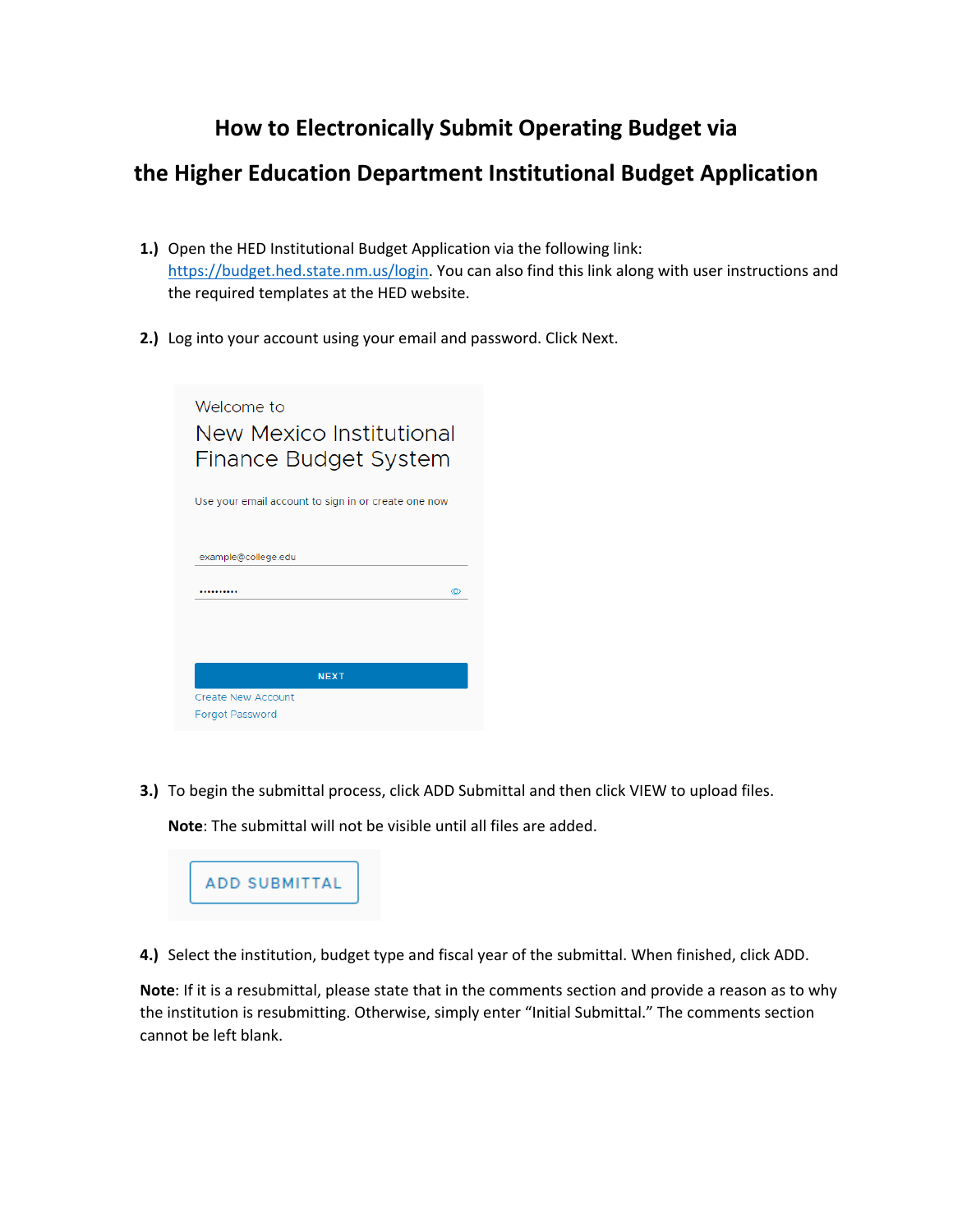#### New Submittal

| <b>Institution</b>  | $\checkmark$                                                                                 |        |     |
|---------------------|----------------------------------------------------------------------------------------------|--------|-----|
| <b>Budget type?</b> | Opbud<br>Actuals                                                                             |        |     |
| <b>Fiscal Year</b>  | $\checkmark$                                                                                 |        |     |
| <b>Comments</b>     | if this is a resubmittal please enter the reason, otherwise simply enter "initial submittal" |        |     |
|                     |                                                                                              | CANCEL | ADD |

**5.)** Click Upload to select your file. Please make sure and use the appropriate Operating Budget Excel template as well as the Submittal Signatures File .pdf (Budget Approval Form .pdf) template located on the HED website. Click [here](https://hed.state.nm.us/resources-for-schools/institutional-finance/operating-budgets-and-bars) to visit webpage.

| Please upload file and then click submit. Contact NMHED support if you need any technical assistance. |                               |  |  |
|-------------------------------------------------------------------------------------------------------|-------------------------------|--|--|
| For any further questions, please contact Institutional Finance.                                      |                               |  |  |
|                                                                                                       |                               |  |  |
|                                                                                                       |                               |  |  |
| <b>RETURN</b><br>SUBMIT                                                                               |                               |  |  |
|                                                                                                       |                               |  |  |
| Description<br><b>Type</b>                                                                            | Uploaded?<br><b>File Name</b> |  |  |
| <b>XLSX</b>                                                                                           | <b>No</b>                     |  |  |
| <b>BUDGET DATA FILE <math>\hbar</math></b>                                                            | <b>UPLOAD</b>                 |  |  |
|                                                                                                       |                               |  |  |
| <b>PDF</b><br>SUBMITTAL SIGNATURES FILE $\hbar$                                                       | <b>No</b><br><b>UPLOAD</b>    |  |  |
|                                                                                                       |                               |  |  |
|                                                                                                       |                               |  |  |
| <b>Institution Name</b>                                                                               |                               |  |  |
|                                                                                                       |                               |  |  |
| <b>Fiscal Year</b>                                                                                    |                               |  |  |
| <b>Type</b>                                                                                           | Opbud                         |  |  |
|                                                                                                       |                               |  |  |
| Comments                                                                                              | <b>Initial Submittal</b>      |  |  |
| Uploader                                                                                              |                               |  |  |
|                                                                                                       |                               |  |  |
| Submitted                                                                                             | <b>No</b>                     |  |  |
| <b>Submitted Timestamp</b>                                                                            | Not Submitted                 |  |  |
|                                                                                                       |                               |  |  |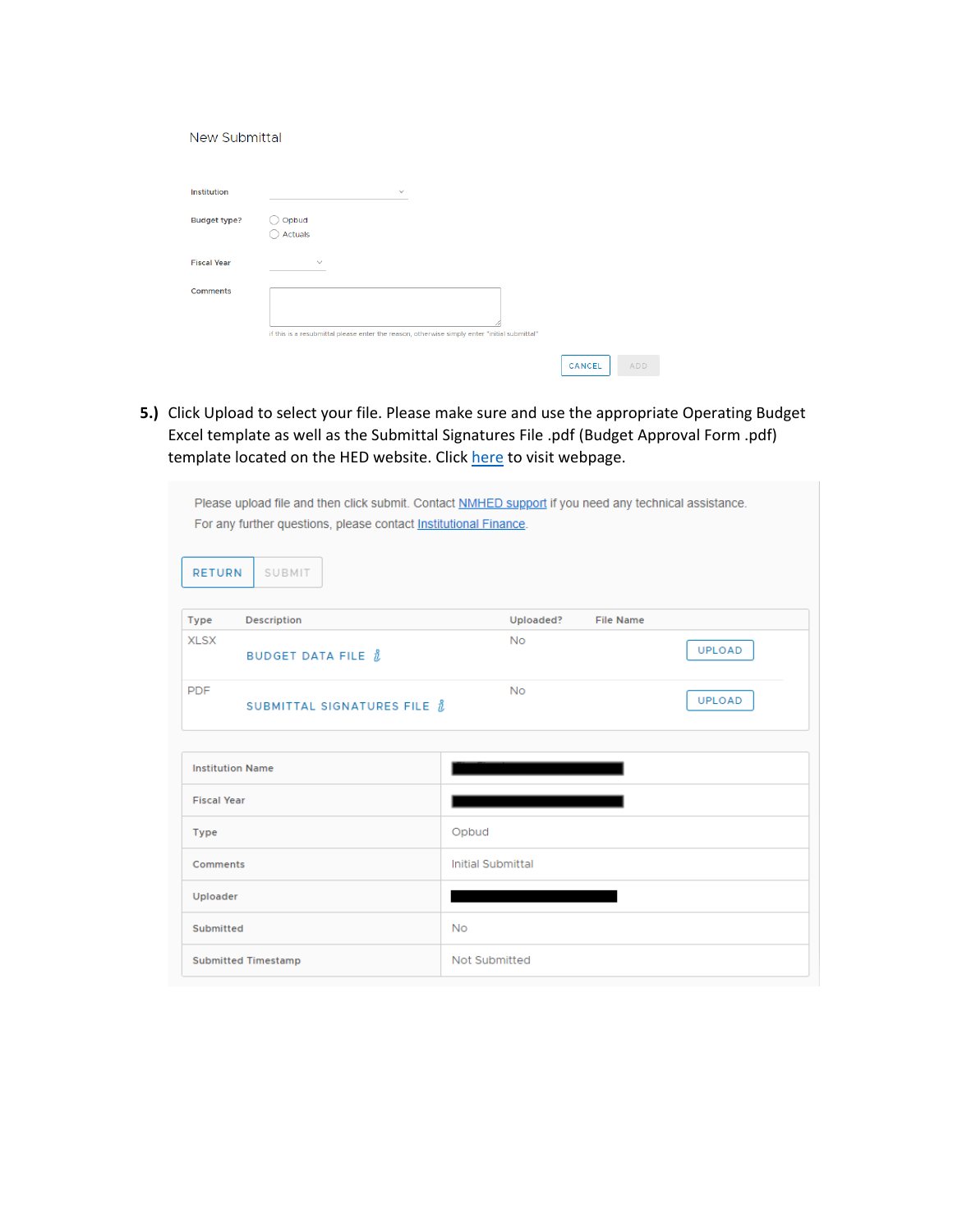**6.)** For Budget Data File, choose the Excel file (Operating Budget Template) and click Upload.



**7.)** For Submittal Signature Files, choose .pdf file (Budget Approval Form) and click Upload.

**Note**: No signatures on the Budget Approval Form are necessary for the online submittal. To complete the form, simply type in the Institution Name and complete the Expenditures table.

|                          | Notice: Only PDF files accepted |
|--------------------------|---------------------------------|
|                          |                                 |
| Attach file <sup>.</sup> |                                 |
| Choose File              | No file chosen                  |
|                          |                                 |
| UPLOAD                   |                                 |

**8.)** Once both the .pdf and .xlsx file uploads are complete, click Submit.

| <b>Type</b> | <b>Description</b>                | Uploaded? | <b>File Name</b>                                                            |
|-------------|-----------------------------------|-----------|-----------------------------------------------------------------------------|
| <b>XLSX</b> | BUDGET DATA FILE $\hbar$          | Yes       | IF App Template - FY22 Operating<br>REPLACE<br>Budget Template Exh 1-9.xlsx |
| <b>PDF</b>  | SUBMITTAL SIGNATURES FILE $\hbar$ | Yes       | FY22 Budget Approval Form.pdf<br>REPLACE                                    |

**9.)** Enter your first name, last name and date of submission. Click Submit and Finish.

**Note**: You will be sent an email confirming that HED has successfully received your submittal.